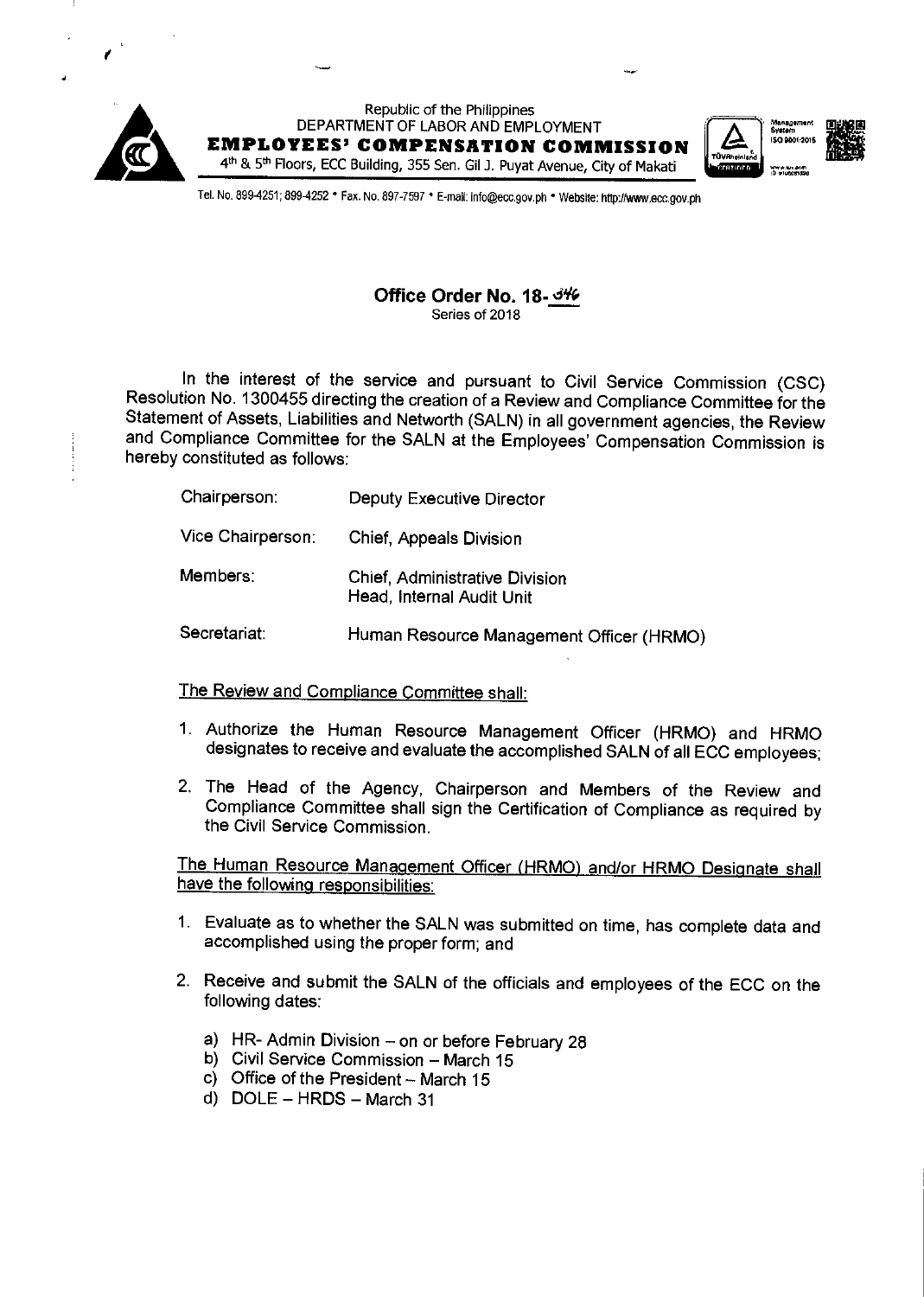The HRMO shall submit the SALN of officials and employees of the ECC to the CSC and the HRDS on or before the aforementioned dates every year, in alphabetical order of:

- i. Those who filed their SALNs with complete data;
- ii. Those who filed their SALNs but with incomplete data; and
- iii. Those who did not file their SALNs.

## The HRMO as Secretariat shall:

- 1. Receive the SALNs and shall consolidate a list of the employees, in alphabetical order, to the Head of the Agency copy furnished the Civil Service Commission on or before 30 June of every year; and
- 2. Prepare a Transmittal Letter to the Civil Service Commission, Certification of Compliance and the Summary List of Filers (and summary list of those who did not submit, if any).

For guidance and compliance.

STELLA Z. BANAWIS **Executive Director** 

Makati City 19 February 2018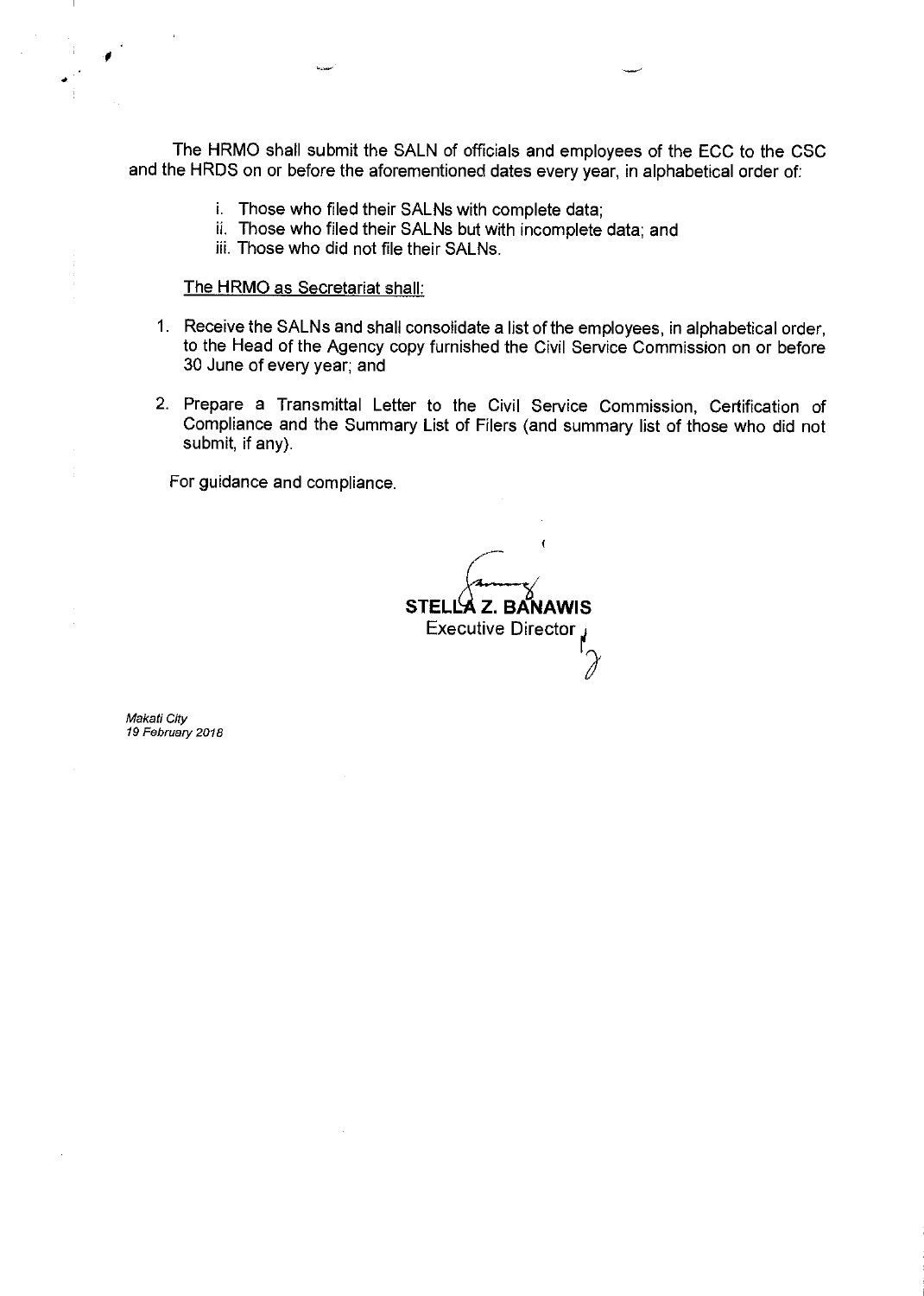

Republic of the Philippines DEPARTMENT OF LABOR AND EMPLOYMENT **EMPLOYEES' COMPENSATION COMMISSION**  4**th** & 5**th** Floors, ECC Building, 355 Sen. Gil J. Puyat Avenue, City of Makati





Tel. No. 899-4251; 899-4252 •Fax.No. 897-7597 • E-mail: info@ecc.gov.ph • Website: http://wwN.ecc.gov.ph

# **OFFICE ORDER NO. 18 -169 Series of 2018**

### **GUIDELINES IN THE FILING OF STATEMENT OF ASSETS, LIABILITIES AND NETWORTH (SALN)**

In the interest of the service, and in compliance with Republic Act No. 6713, otherwise known as the Code of Conduct and Ethical Standards for Public Officials and Employees and CSC Resolution No. 1500088 dated January 23, 2018, the following guidelines shall be used in filling up the Statement of Assets, Liabilities and Networth (SALN) of all employees in the ECC:

#### **I. OBJECTIVES**

- 1. To enjoin all public officers and employees to declare and submit annually a true, detailed and sworn statement of their assets, liabilities and net worth, inc!uding disclosure of business interests and financial connections, and to declare to the best of their knowledge their relatives who are in government service;
- 2. To ensure that the assets, liabilities, net worth, financial connections and business interests of the declarant's spouse and unmarried children below eighteen (18) years of age living in declarant's household are also disclosed.

### **II. SCOPE**

All officials and employees of national and local governments, including state universities and colleges, and government-owned and controlled corporations (GOCCs) and their subsidiaries, with or without original charter, shall be covered under Republic Act No. 6713, otherwise known as the Code of Conduct and Ethical Standards for Public Officials and Employees and CSC Resolution No. 1500088 dated January 23, 2018.

### **Ill. RULES IN ACCOMPLISHING SALN**

*1. Contents of the SALN:*

### **a. Basic Information**

- a.1. Spouses who are both in the government service should indicate whether they are filing their SALN jointly or separately;
- a.2. In case of joint filing, all real and personal properties shall be declared including their respective paraphernal and capital property, if there are any;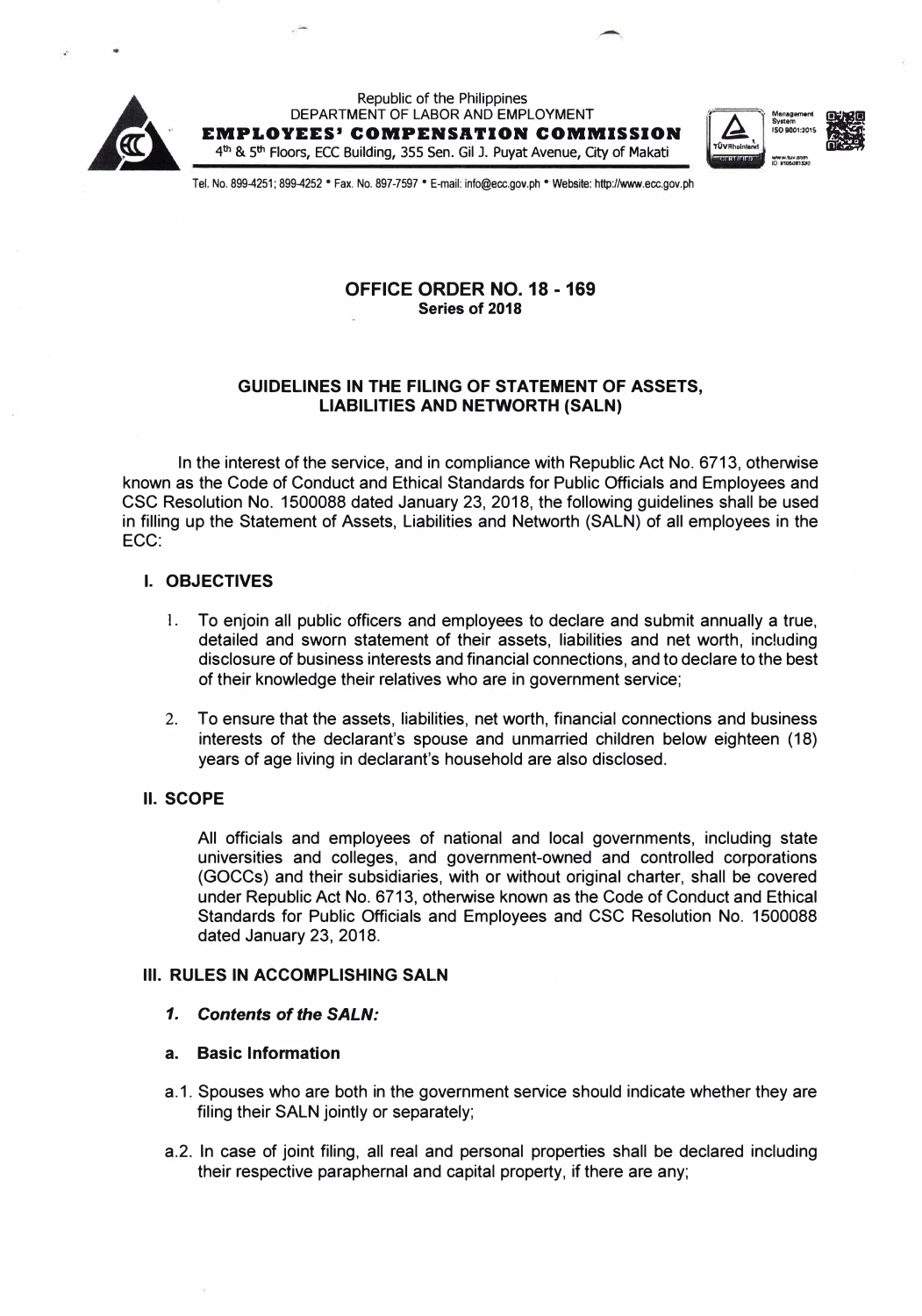- a.3. The change of civil status of the declarant after December 31 of the preceding year shall not affect the nature of the properties declared;
- a.4. The declarant shall provide information on his/her address. However, whenever a third-party requests for a copy of the SALN Form of the declarant, the agency has the option to shade the declarant's address for purposes of security;
- a.5. Declarant must provide the information required for all his/her unmarried children below eighteen (18) years of age and living in his/her household, whether legitimate or illegitimate.

#### b. Asset, Liabilities and Net Worth

- b.1. The SALN shall contain a true and complete declaration of assets, liabilities and net worth, including a disclosure of business interests and financial connections of the declarant, his/her spouse and unmarried children below eighteen (18) years of age living in his/her household. lt shall also contain a disclosure of the declarant's relatives within the fourth degree of consanguinity and affinity who are in government service;
- b.2. Assets include those within or outside the Philippines, whether real or personal, whether used in trade or business.

#### c. Real Properties

- c.1 . The declarant shall indicate those real properties which are already titled or registered under his/her name, the name of his/her spouse or under the name of his/her unmarried children below 18 years of age and living in the declarant's household. Furthermore, real properties already covered by a deed of sale, inherited or subject of an extra- judicial settlement of estate but not yet titled under declarant's name shall also be disclosed;
- c.2. ln the case of properties received gratuitously, e.g. donation or inheritance, no acquisition cost shall be declared. However, the fair market value and the assessed value of said properties as found in the tax declaration thereof must be declared.

#### d. Personal Properties

- d.1. Personal properties collectively acquired or are of minimal value may be declared generally or collectively. ln which case, the declarant may write/indicate "various years" under the column for Year Acquired;
- d.2. ln case of properties which are co-owned with other individuals, the declarant shall disclose the proportionate amount of his/her share in the property;
- d.3. With regard to properties subject to a contract to sell, the amount already paid shall be declared as personal property;
- d.4. Properties which are subject of either a chattel or real estate mortgage shall be declared in the SALN Form. The acquisition cost to be declared shall be the actual purchase price, and the liability to be declared shall be the outstanding balance of the loan as of December 31 of the preceding year.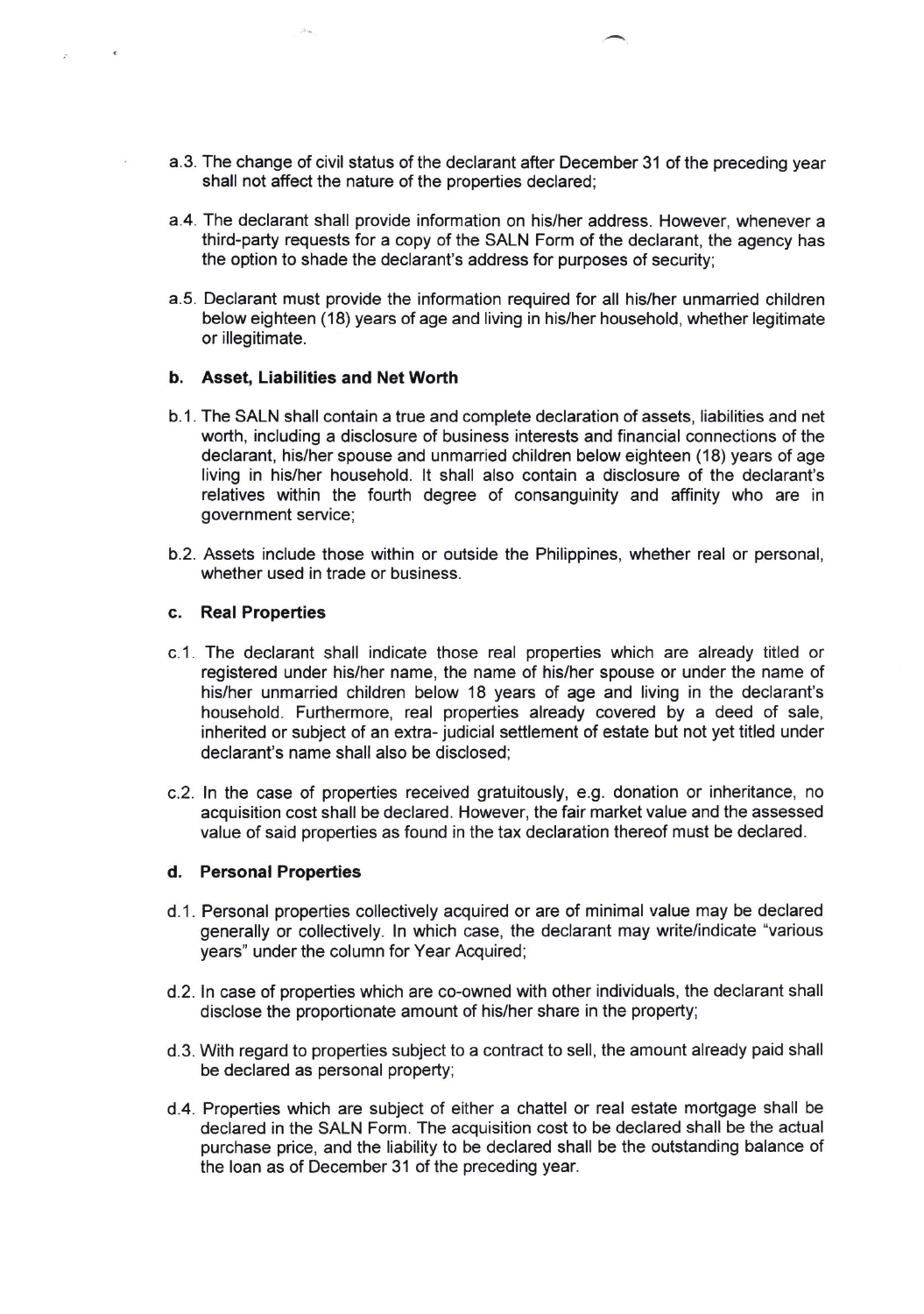#### e, Liabilities

e.1. Under liabilities, the nature of liability, name of creditors and the outstanding balance shall be indicated. The outstanding balance refers to the amount of money that is still due as of December 31 of the preceding calendar year.

### f. Financialand Businesa lnterest

f.1. The declarant, including that of his/her spouse and unmarried children below eighteen (18) years of age living in declarant's household, shall declare their existing interest or connection in any business enterprise or entity, aside from income from government. They shall also indicate the business address, nature of business interest and/or financial connection, and date of acquisition of interest or connection.

## g. Relatives in Government

- 9.1. The declarant shall disclose his/her relatives in the government within the 4th civil degree of relationship, either by consanguinity or affinity. The disclosure shall also state his/her relationship with the relative, the position of the relative, as well as the name of office/agency and address:
- 9.2. ln case the declarant and his/her spouse jointly file their SALN, they shall indicate all their relatives within the fourth civil degree, either by consanguinity or affinity, and shall include the above-mentioned information.

#### h. Other Matters

- h.1. ln case of joint filing, the declarant and his/her spouse shall sign in the spaces provided for just below the certification.
- h.2. lf the spouse is not a public officer or employee, the declarant shall still cause him/her to sign the SALN.
- h.3. ln case of non-compliance with the signature of the spouse, an explanation should be attached to the SALN Form for such non-compliance.

# 2. WHEN TO FILE SALN (OMNIBUS RULES, RULE VII, SECTION 1B)

- Employee: On or before 30 April of every year in which the statement must be reckoned as of the end of the preceding year: a
- b. New Employee: Within thirty (30) days after hiring, statements must be reckoned as of his first day of service;
- Separated Employees: Within thirty (30) days after separation from service, statements must be reckoned as of his last day. c

# 3. FAILURE TO SUBMIT SALN

Failure of an official or employee to submit his/her SALN in accordance with the procedure and within the given period and failure to disclose or misdeclaration of any asset, liability, business interest, financial connection,